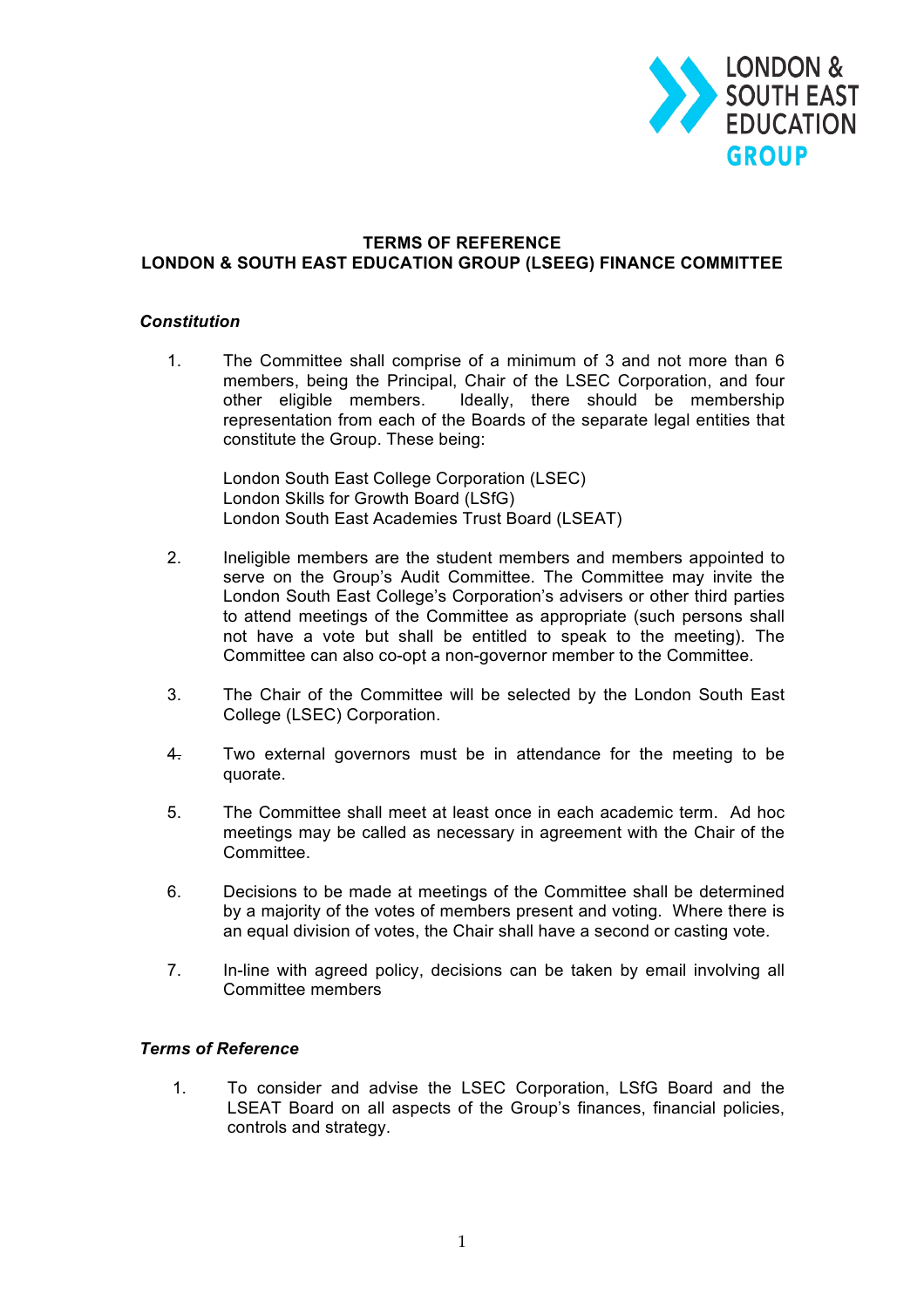- 2. To consider, review and report on the periodic management accounts of the separate legal entities within the Group
- 3. To review the report comparing the Annual Financial Statements with the forecast outturn for the year.
- 4. To discuss and recommend to the LSEC Corporation the annual income and expenditure budget and any revisions.
- 5. To discuss and recommend to the LSEC Corporation the annual two year financial plan prior to submission to the funding agencies.
- 6. To approve income and expenditure budget variations (virements) across different budget categories e.g. pay costs, of between 5% and 15% of total income. Virements above this limit require approval of the LSEC Corporation.
- 7. Authorise a departure from the Financial Regulations with the exception of the authorisation limits for the Finance Committee and the LSEC Corporation. Any such departure to be reported to the LSEC Corporation at the earliest opportunity,
- 8. To make recommendations to the LSEC Corporation concerning investment and borrowing policies.
- 9. To recommend to the LSEC Corporation the Property Strategy and monitor its implementation through annual updates
- 10. Approve increases of up to £250k in respect of total annual capital expenditure for annual re-modelling, other building works and IT/Equipment purchases. Increases above £250k require approval of the Corporation.
- 11. Monitor progress against major capital projects through programme and financial updates. Major capital projects will consist of all projects costing above £1m. Post project evaluations of all capital projects to be reviewed by the Finance Committee.
- 12. Approval of any individual debtor write offs between £75k and £100k. Bad debt write offs above this limit require approval of the LSEC Corporation.
- 13. Approval of individual employee severance payments between £30k and £60k for non-Senior Post Holders. Severance payments above £60k require approval of the LSEC Corporation.
- 14. Approval of amendments to overdraft facilities.
- 15. Approval of purchase contracts, orders, leases or hire purchase commitments with a value between £1m and £1.5m. Items above this limit require approval of the LSEC Corporation. Items between £500k and £999k require approval from the Principal with confirmation of any such authority being reported to the Finance Committee